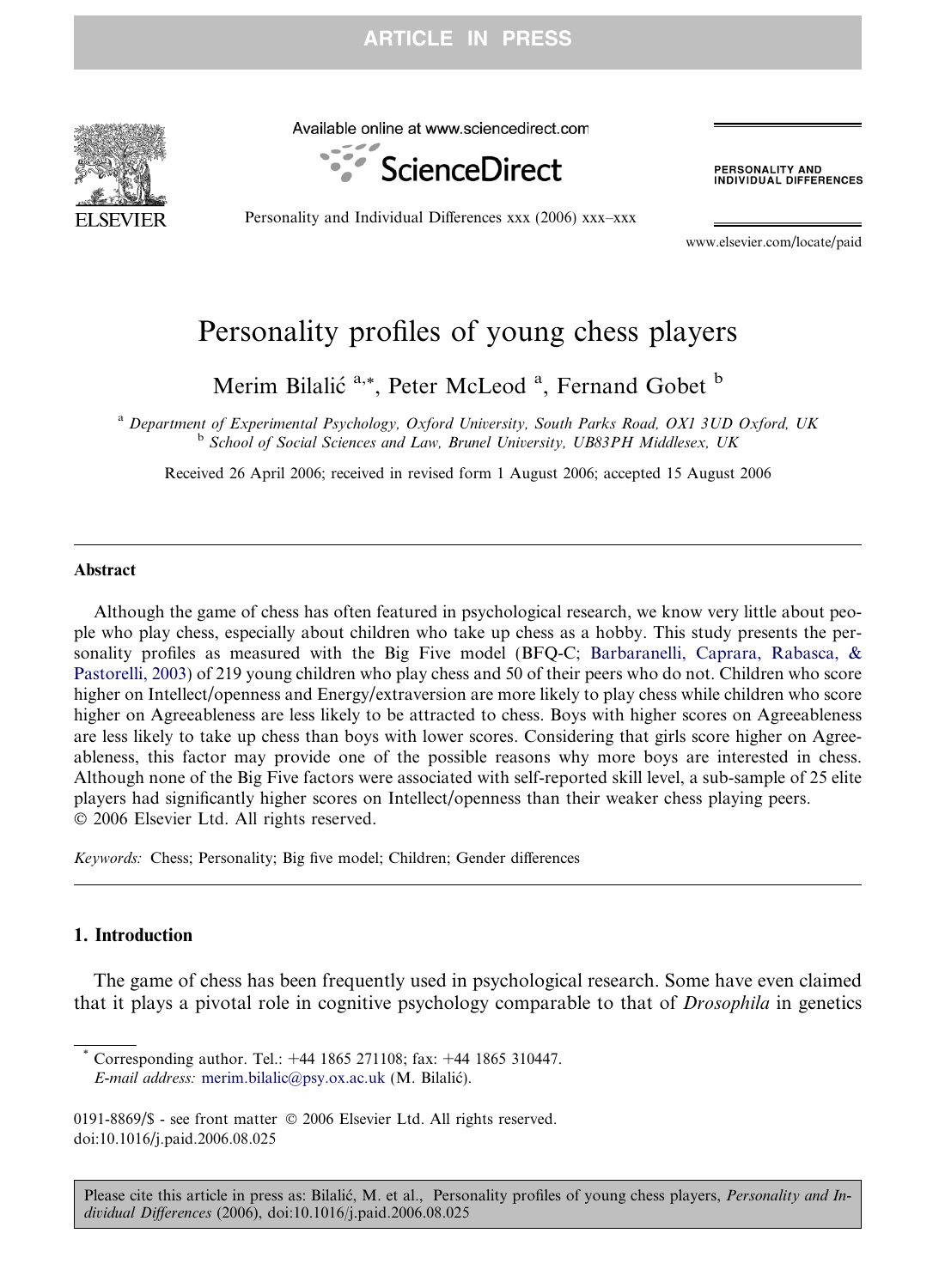#### 2 M. Bilalic´ et al. / Personality and Individual Differences xxx (2006) xxx–xxx

[\(Simon & Chase, 1973](#page-9-0)). Given the prominent status of chess in psychology, it is surprising that we know little about (the personalities of) the people who perform this activity. Even more surprising is that we know virtually nothing about (the personality characteristics of) children who decide to take up chess as a hobby. With this study we try to close this gap by reporting the personality profiles, as measured with the Big Five model, of children who play chess and those who do not. We also investigate the impact that personality characteristics have on the different interest of boys and girls for chess as well as on chess skill.

It is not unusual for a chess game to take several hours. In that time the two players are alone, fighting each other with their knowledge and will-power. So it is not surprising that [Kelly \(1985\),](#page-9-0) using the Myers-Briggs Type Indicator, found that chess players are more introverted and intuitive than the general population. In addition, stronger players also tend to be more intuitive than weaker ones.

Chess is an adversarial game where one has to take into account the opponent's intentions and not just focus on one's own plans. Chess is also a game where just a small mistake can ruin the efforts of the previous long hours. Hence, players should be more suspicious and orderly than non-players. That is exactly what [Avni, Kipper, and Fox \(1987\)](#page-9-0) demonstrated – chess players scored higher than non-players on the measures of orderliness and unconventional thinking in the Minnesota Multiphasic Personality Inventory. In addition, it was found that more competitive players, as measured by the number of games played, were more suspicious than non-players.

The competitive side of chess has not escaped the attention of researchers. [Mazur, Booth, and](#page-9-0) [Dabbs \(1992\)](#page-9-0) found that testosterone level, usually linked to aggressiveness (see [Mazur & Booth,](#page-9-0) [1998](#page-9-0)), tends to be higher in winners than losers and, with some players, to rise just before their games. Similarly, [Joireman, Fick, and Anderson \(2002\)](#page-9-0) showed that sensation seeking discriminates between college students who tried out chess and those who never played chess, and predicts frequency of playing.

A common observation, potentially related to personality factors, is that there are clearly more men playing chess than women. For every woman good enough to be rated by the International Chess Federation (FIDE), there are fourteen men [\(Howard, 2005](#page-9-0)). While there are several possible reasons why men play better chess than women (see [Charness & Gerchak, 1996; Howard,](#page-9-0) [2005](#page-9-0)), there have been hardly any suggestions as to why more men play chess. While it is plausible that factors such as intelligence, motivation, and practice influence how good at chess people will become, it seems reasonable to assume that personality factors may influence people's preferences for hobbies (e.g., [Avni et al., 1987\)](#page-9-0).

This little evidence we have about people who play chess was all obtained in adult samples. Long is the path to being an active adult chess player and inevitably some people who learn to play chess will stop at some point. We are thus left to wonder who are the people, or more precisely, children, who start with chess in the first place. Why there is such a large discrepancy in the numbers of girls and boys that take up chess? It is also not known who are the children who will find chess so engaging that they will spend more time practising than their peers and become skilled chess players. In this study we investigated the personality profiles of primary school children who play chess and those who do not with the popular Big Five (BF) model ([Costa & McC](#page-9-0)[rae, 1988](#page-9-0)). Until recently, self-reported measures of the BF model in early and middle childhood have been rarely used. The reason was that researchers believed that children at that age are not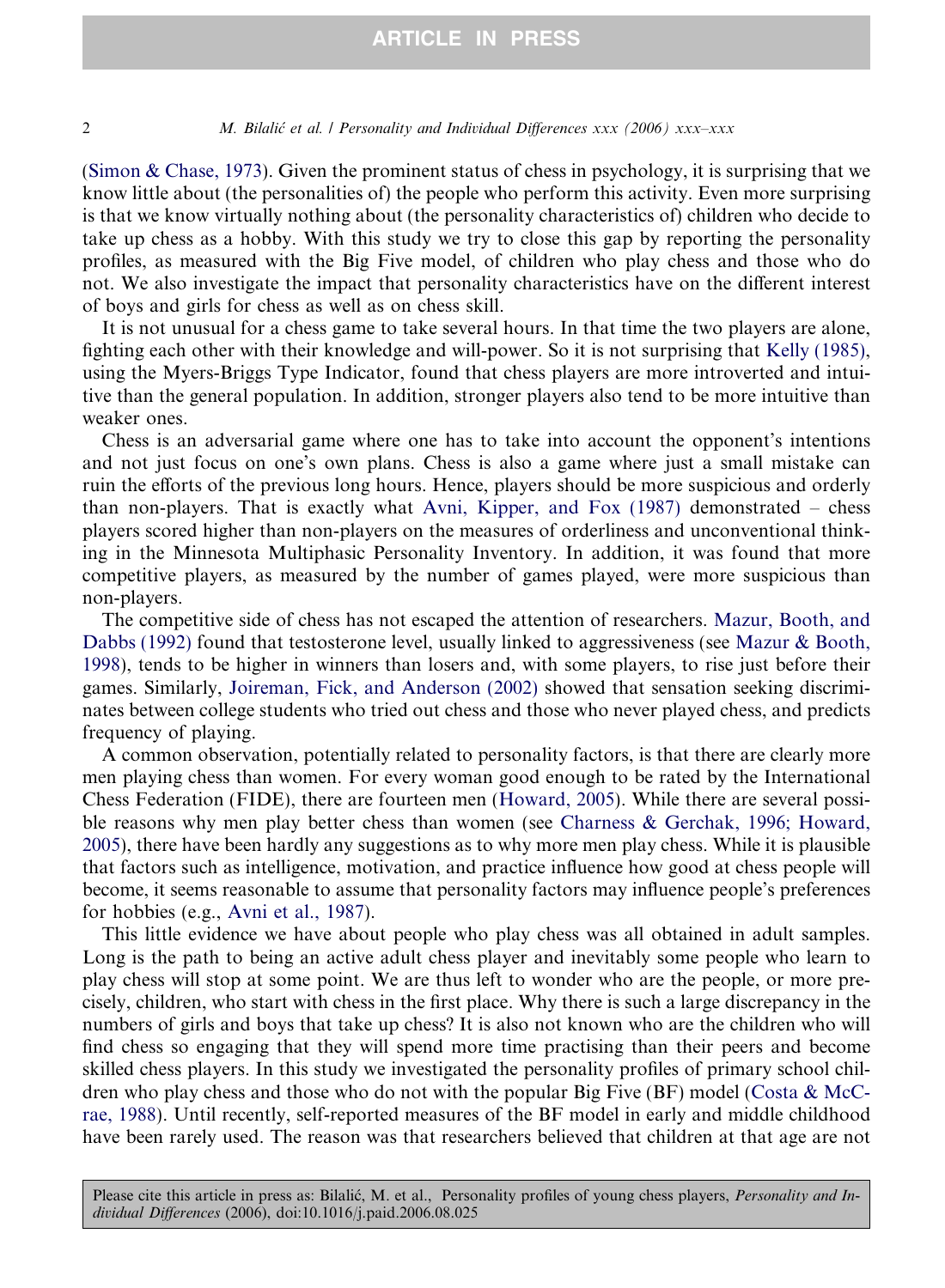able to give reliable self-reports (see [Harter, 1998](#page-9-0)). This view has been recently challenged (e.g., [Shiner, 1998](#page-9-0)) and meanwhile there are indications that self-reports are not only a valid method of measuring personality characteristics in late childhood (e.g., [Barbaranelli et al., 2003\)](#page-9-0), but also that they may provide the best way for measurement very early in life [\(Ablow et al., 1999; Marsh,](#page-8-0) [Ellis, & Craven, 2003](#page-8-0)). For example, Measelle and colleagues ([Measelle, John, Ablow, Cowan, &](#page-9-0) [Cowan, 2005\)](#page-9-0) recently followed five year olds for two years and demonstrated that the BF factors were evident, stable, and replicated throughout this period of life.

We applied the Big Five Questionnaire for Children (BFQ-C; [Barbaranelli et al., 2003](#page-9-0)), which measures Energy/extraversion, Agreeableness, Conscientiousness, Emotional instability, and Intellect/openness, on primary school children aged eight to eleven. Our main goal was to find out what are the personality characteristics of children who decide to take up chess, as well as to see whether personality factors can differentiate between strong and weak players. We also wanted to see whether personality factors could shed some light on the issue of the large discrepancies in the participation rates of girls and boys. Based on previous results with adults (e.g., [Avni](#page-9-0) [et al., 1987; Joireman et al., 2002; Kelly, 1985](#page-9-0)), we hypothesised that children who play chess would score more highly on Conscientiousness but less highly on Energy/extraversion than children who do not play chess. Given that chess is often perceived as an intellectual endeavour, we also hypothesised that Intellect/openness will differentiate between children who take up chess and those who do not. The same personality factors could be expected to differentiate between strong and weak child chess players.

Since women score higher on Emotional instability and Agreeableness [\(Costa, Terracciano, &](#page-9-0) [McCrae, 2001; Goodwin & Gotlib, 2004; Rubinstein, 2005\)](#page-9-0), two factors previously not shown to be associated with chess skill, it is difficult to have clear-cut predictions as to how these factors are related to gender differences in chess skill. On the other hand, chess has a competitive side where players encounter constant conflicts and confrontations (e.g., [Mazur et al., 1992](#page-9-0)), which may be less appealing to children who score more on Agreeableness. Consequently, it is possible that Agreeableness provides clues about the differences in the number of girls and boys who take up chess as a hobby.

#### 2. Method

### 2.1. Participants

Two hundred and sixty-nine primary school children (mean age  $= 10.1$  years,  $SD = 1.2$ ) from four schools in Oxfordshire, UK, participated in the study. Two thirds were male; there were 45 eight year olds, 61 nine year olds, 70 ten year olds, and 93 eleven year olds. All schools had chess club sessions at least once a week and actively participated in regional primary school competitions. So all the children had a chance to take part in chess activities.

#### 2.2. Instrument and procedure

The BFQ-Q [\(Barbaranelli et al., 2003](#page-9-0)) was applied. There are 65 items in the questionnaire which are supposed to measure the traits of Extraversion/energy (e.g., activity, enthusiasm, asser-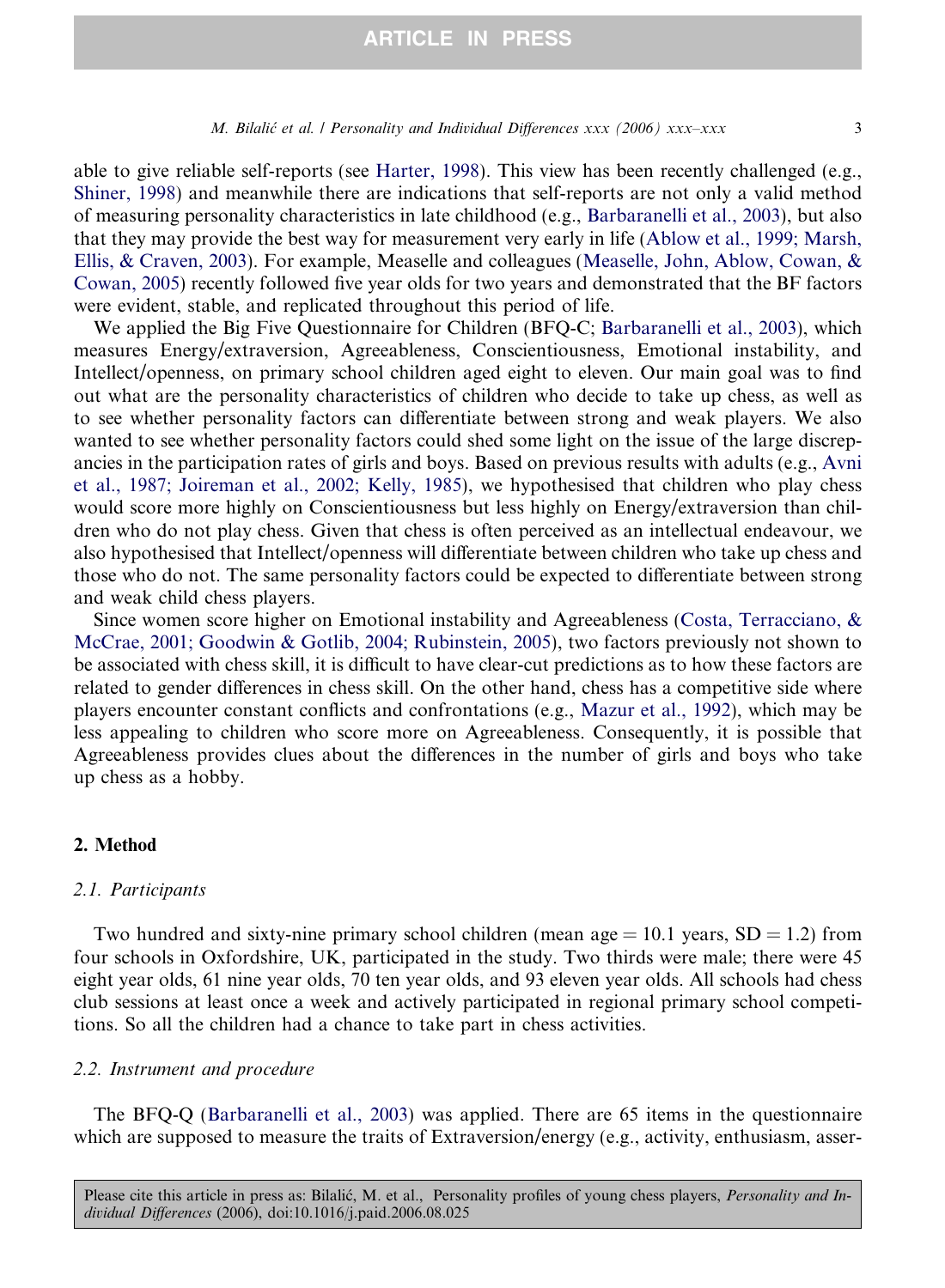#### 4 M. Bilalic´ et al. *| Personality and Individual Differences xxx* (2006) xxx–xxx

tiveness and self-confidence), Agreeableness (sensitivity towards others and their needs), Conscientiousness (dependability, orderliness, precision, fulfilment of commitments), Emotional instability (feelings of anxiety, depression, discontent, and anger), and Intellect/openness (intellect in school domain, broadness of cultural interests, fantasy, creativity, and interest in other people). Each factor is measured with 13 items. Previous research [\(Barbaranelli et al., 2003; Muris, Meest](#page-9-0)[ers, & Diederen, 2005\)](#page-9-0) shows that the BFQ-C has satisfactory internal structure and is a valid instrument for the measurement of the big five traits. Before using the BFQ-C, the questionnaire was amended with the help of several primary school teachers so that it corresponded to the English language used in the UK. The questionnaire was piloted individually on a number of primary school children in the third and fourth grade (eight and nine years old) in order to ensure that even the youngest children in our sample could understand the words used in the questionnaire. Another change to accommodate the young children in our sample was the use of a three point Likert type scale (1 = Almost never, 2 = Sometimes, and 3 = Almost always) instead of the usual 5 point scale. The final score of each of the five traits is obtained by adding the individual item scores (the maximum score being 39).

In addition to the BFC-Q questionnaire, two questions concerning chess playing were asked at the beginning of the questionnaire. The first question asked whether the child knew how to play chess (knew the rules) while the second question asked how good at chess they were in comparison with their peers. The first question could be answered with yes and no while the second employed a 5 point Likert scale – from  $1 =$  very bad to 5 very good. The children who did not play chess did not answer the second question about their skill level and were not included in the analysis performed on that question. The questionnaire was administered in groups during the school hours by the first author and the teacher of the class where the testing took place. Great care was taken to ensure that all children understood that it was not a test and that their teachers would not be able to inspect their answers.

### 3. Results

Principal component factor analysis with oblimin rotation, the same method used in previous studies with the BFQ-C [\(Barbaranelli et al., 2003; Muris et al., 2005](#page-9-0)), yielded twenty factors with eigenvalues higher than one (9.25, 3.78, 3.12, 2.46, 2.06, 1.77, 1.63, 1.54, and so on). We extracted the hypothesized five factors which accounted for 32% of the total variance. The factors of Agreeableness, Conscientiousness, and Emotional instability had the expected structure where almost all theoretically predefined items unambiguously loaded on one single factor. (The item loadings can be obtained by writing to the authors.) The same cannot be claimed for the factors of Energy/ extraversion and Intellect/openness, where only the majority of the items loaded on the theoretical factors. While it was difficult to categorize the items which loaded on Energy/extraversion and those which did not, in the case of Intellect/openness, it seemed that the openness component did not load convincingly. The Intellect component, on the other hand, displayed the expected pattern of results. Consequently, the internal consistency of the created five scales as measured by Cronbach's alpha was the highest for Agreeableness, Emotional instability, and Conscientiousness (.81, .79, and .78, respectively) and lowest for Energy/extraversion and Intellect/openness (.68 and .72, respectively).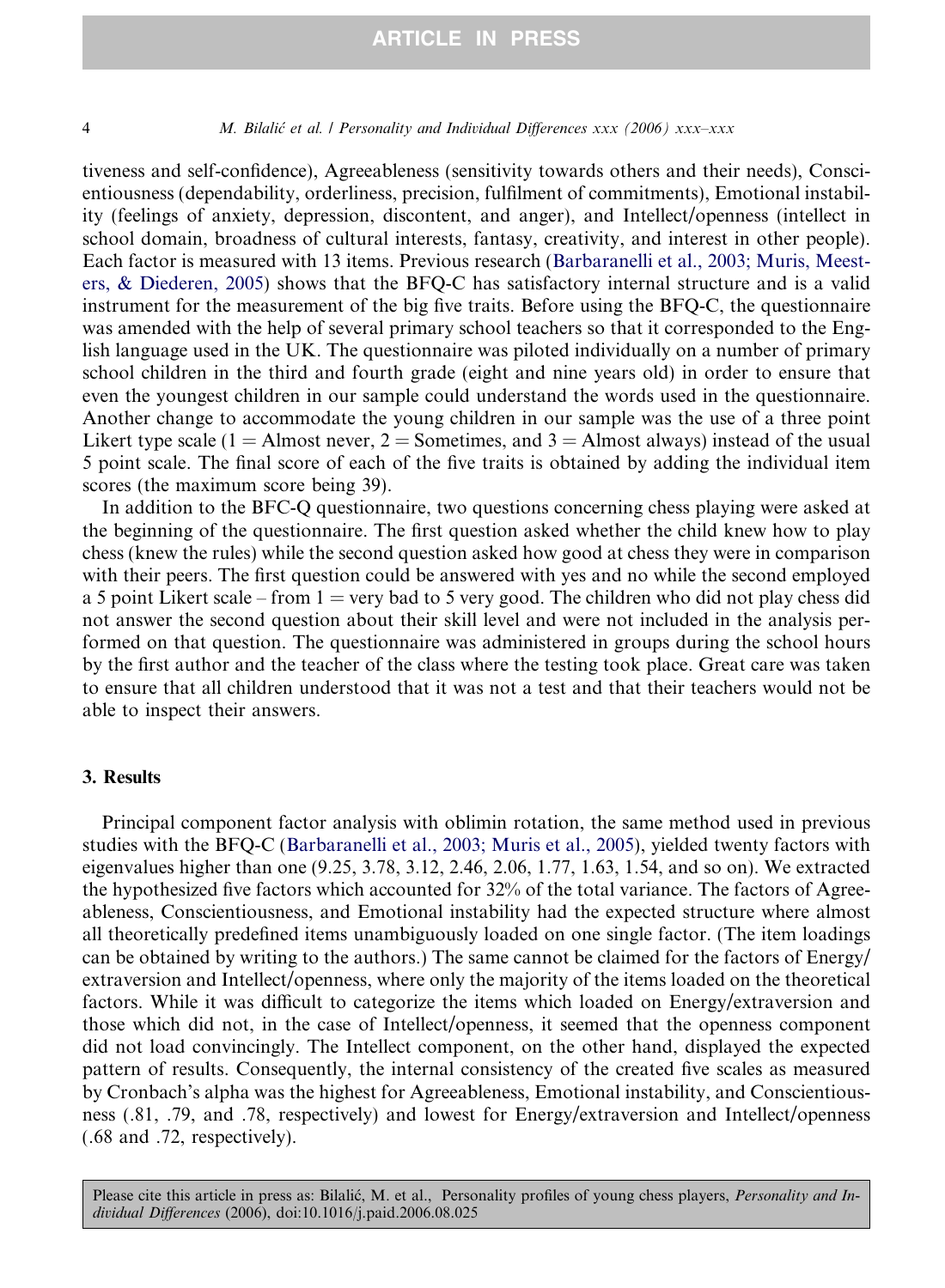#### M. Bilalić et al. / Personality and Individual Differences xxx (2006) xxx–xxx 5

It is possible that the young children participating in this study have not yet fully developed the traits of Openness and Extraversion. This possibility seems to gain credibility in the light of the results of [Measelle et al. \(2005\)](#page-9-0) who found that the factors of Extraversion and Intellect, the same unclear factors in our study, were not as internally consistent in children between 5 and 7 years old as they were in a sample of college students. In contrast, Agreeableness, Conscientiousness, and Emotional instability were as internally consistent in children as they were in students. However, even when we dropped the two youngest groups (eight and nine year olds) from the factor analysis, the results remained basically the same, which implies that the problems may lie in the way the items were phrased.

Another plausible reason may be the restriction of the answer range (from  $1-5$  to  $1-3$ ) and slight alterations of the items to adjust them to the participants' culture. It is also possible that the instrument itself captured these two traits unsatisfactorily given that previous studies by [Muris](#page-9-0) [et al. \(2005\)](#page-9-0), and partly [Barbaranelli et al. \(2003\)](#page-9-0), indicated similar problems. The BFQ-C seems to be a relatively valid and reliable instrument for the measurement of the BF model but may need some additional work on the factors of Energy/extraversion and Intellect/openness.

Descriptive statistics and inter-correlations for all variables featured in the study can be seen in [Table 1](#page-5-0). The last two columns in [Table 1](#page-5-0) show the scores of children who can play chess (players) and those who cannot (non-players). Chess players were predominantly boys, significantly older than non-players, had significantly higher scores on Energy/extraversion and Intellect/openness, and significantly lower scores on Agreeableness than non-players.

We performed a logistic regression to investigate the personality characteristics of children who play chess. We used all five personality factors together with gender and age as the predictors of chess involvement. Given a number of significant inter-correlations (see [Table 1\)](#page-5-0), we felt that this approach would enable us to see how individual predictors contribute towards discriminating players and non-players when they act together. The logistic regression confirmed the results obtained when the individual predictors were analysed separately. Children who played chess were more likely to be boys ( $B = .77$ , *Wald* (the test for the significance of the logistic regression coefficient obtained squaring the ratio of the coefficient and its standard error) = 4.2,  $p < .05$ ), were older ( $B = .38$ , Wald = 6.5,  $p < .05$ ), had higher scores on Extraversion ( $B = .15$ , Wald = 5.1,  $p < .05$ ) and Intellect/openness ( $B = .23$ , Wald = 12.3,  $p < .01$ ) but lower scores on Agreeableness  $(B = -.18, Wald = 8.6, p < .01).$ 

[Table 1](#page-5-0) indicates that the proportion of the girls who take up chess (68%) is smaller than the proportion of the boys (88%;  $\chi^2$  (1, N = 269) = 14.3; p < .01). In addition, Agreeableness was the only personality factor associated both with gender and with whether or not children played chess – boys and players scored less on Agreeableness than girls and non-players. In order to check whether the scores on Agreeableness influenced the choice of chess as a hobby without regard to gender, we analysed the sub-sample of boys. When only boys were included in the analysis, the association between playing chess and the score on Agreeableness was still significant  $(r(182) = -.14; p < .05)$  and there was also a significant difference between the agreeableness scores of boys who play chess ( $M = 29.8$ , SD = 4.2) and those who do not ( $M = 31.6$ , SD = 3.6;  $t(182) = 2.1$ ;  $p < .05$ ). Hence, the association between Agreeableness and chess playing seems to be a genuine consequence of the scores on Agreeableness and not the fact that there are more girls, who on average score more on Agreeableness, among the children who do not play chess.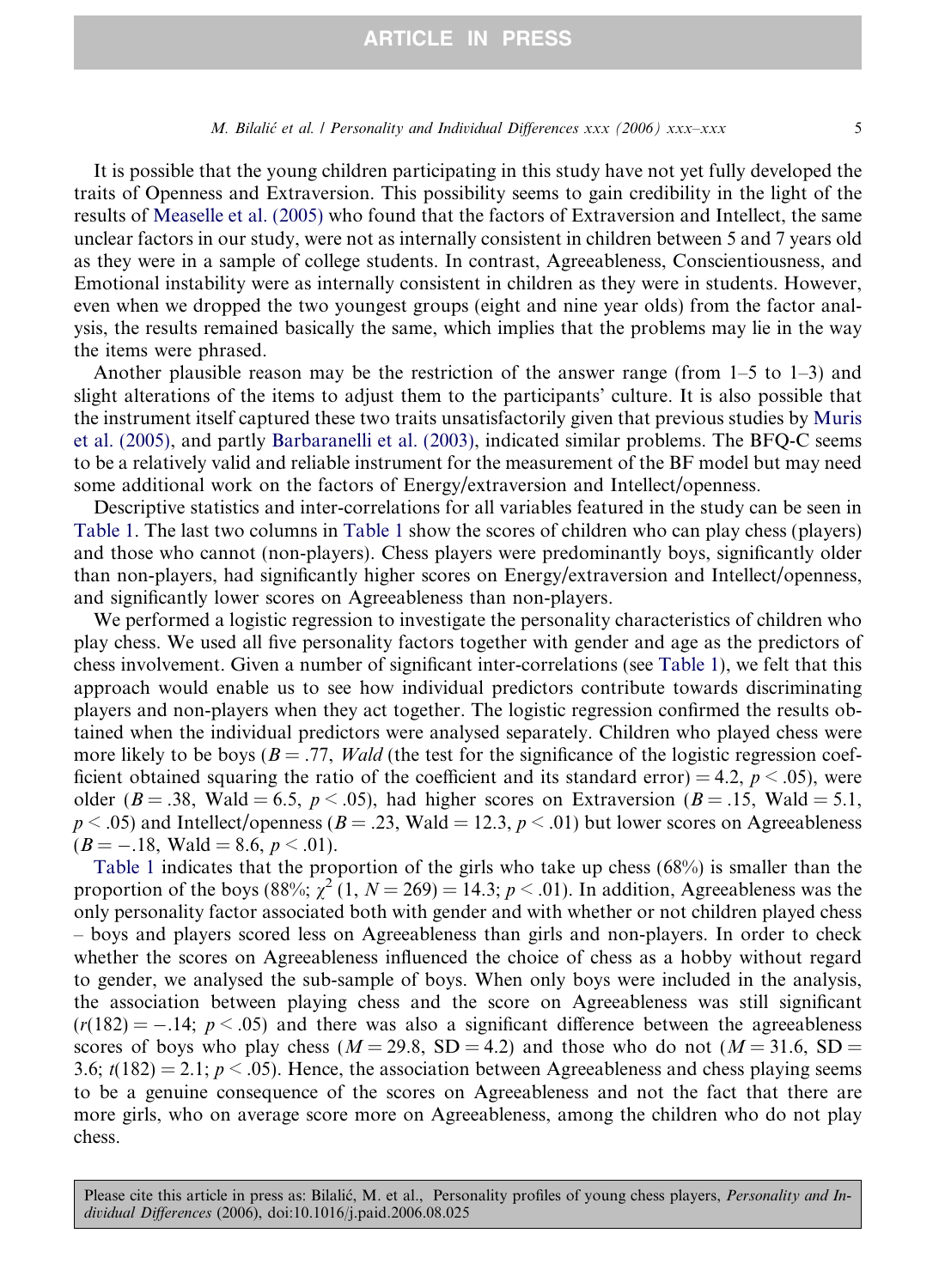Please cite this article in press as: Bilalic´, M. et al., Personality profiles of young chess players,

<span id="page-5-0"></span>Please cite this article in press as: Bilalić, M. et al., Personality profiles of young chess players, Personality and Indiridual Differences (2006), doi:10.1016/j.paid.2006.08.025

(2006), doi:10.1016/j.paid.2006.08.025

dividual Differences

Personality and In-

| Descriptive statistics, intercorrelations, and profiles of children who play chess (Players; $n = 219$ ) and those who do not (Non-players; $n = 50$ ) |  |  |  |  |
|--------------------------------------------------------------------------------------------------------------------------------------------------------|--|--|--|--|
|--------------------------------------------------------------------------------------------------------------------------------------------------------|--|--|--|--|

|                              |      |        |       | 4        |          | 6                    |           | 8                   | 9         | Players<br>M(SD)          | Non-players<br>M(SD) |
|------------------------------|------|--------|-------|----------|----------|----------------------|-----------|---------------------|-----------|---------------------------|----------------------|
| (1) Gender $(2 = girls)$     | -    | $-.01$ | .03   | $.25***$ | .07      | $.16***$             | $-.08$    | $-.11$              | $-.24$ ** | $26\%$ girls              | $54\%$ girls         |
| $(2)$ Age                    |      |        | .10   | $-.10$   | $-.09$   | .04                  | .01       | $.19***$            | $.19*$    | 10.2(1.2)                 | 9.6(1.3)             |
| (3) Energy/extraversion      |      |        |       | $.34***$ | $.27***$ | $-.20$ <sup>**</sup> | $.32***$  | $.16$ <sup>*</sup>  | .11       | 32.3(3.2)                 | 31(3)                |
| (4) Agreeableness            |      |        |       |          | $.62***$ | $-.29***$            | $.38***$  | $-.15$ <sup>*</sup> | .05       | 30.5 $(4.3)$ <sup>2</sup> | 32.1(3.8)            |
| (5) Conscientiousness        |      |        |       |          |          | $-.34***$            | $.45***$  | $-.05$              | .02       | 28.7(4.3)                 | 29.2(4.4)            |
| (6) Emotional instability    |      |        |       |          |          |                      | $-.17***$ | $-.09$              | .00       | 24.5(4.4)                 | 25.5(5)              |
| (7) Intellect/openness       |      |        |       |          |          |                      |           | $.19***$            | .05       | 31 $(3.3)^{^{\circ}}$     | 29.2(3.9)            |
| $(8)$ Playing chess (yes/no) |      |        |       |          |          |                      |           |                     |           |                           |                      |
| $(9)$ Chess skill $(1-5)$    |      |        |       |          |          |                      |           |                     |           |                           |                      |
| $\boldsymbol{M}$             | 1.32 | 10.10  | 32.06 | 30.78    | 28.81    | 24.68                | 30.64     | $81\%$ yes          | 2.76      |                           |                      |
| SD                           | 0.47 | 1.20   | 3.19  | 4.22     | 4.28     | 4.50                 | 3.47      |                     | 1.53      |                           |                      |

\*  $p < .05$ .<br>\*\*  $p < .01$ .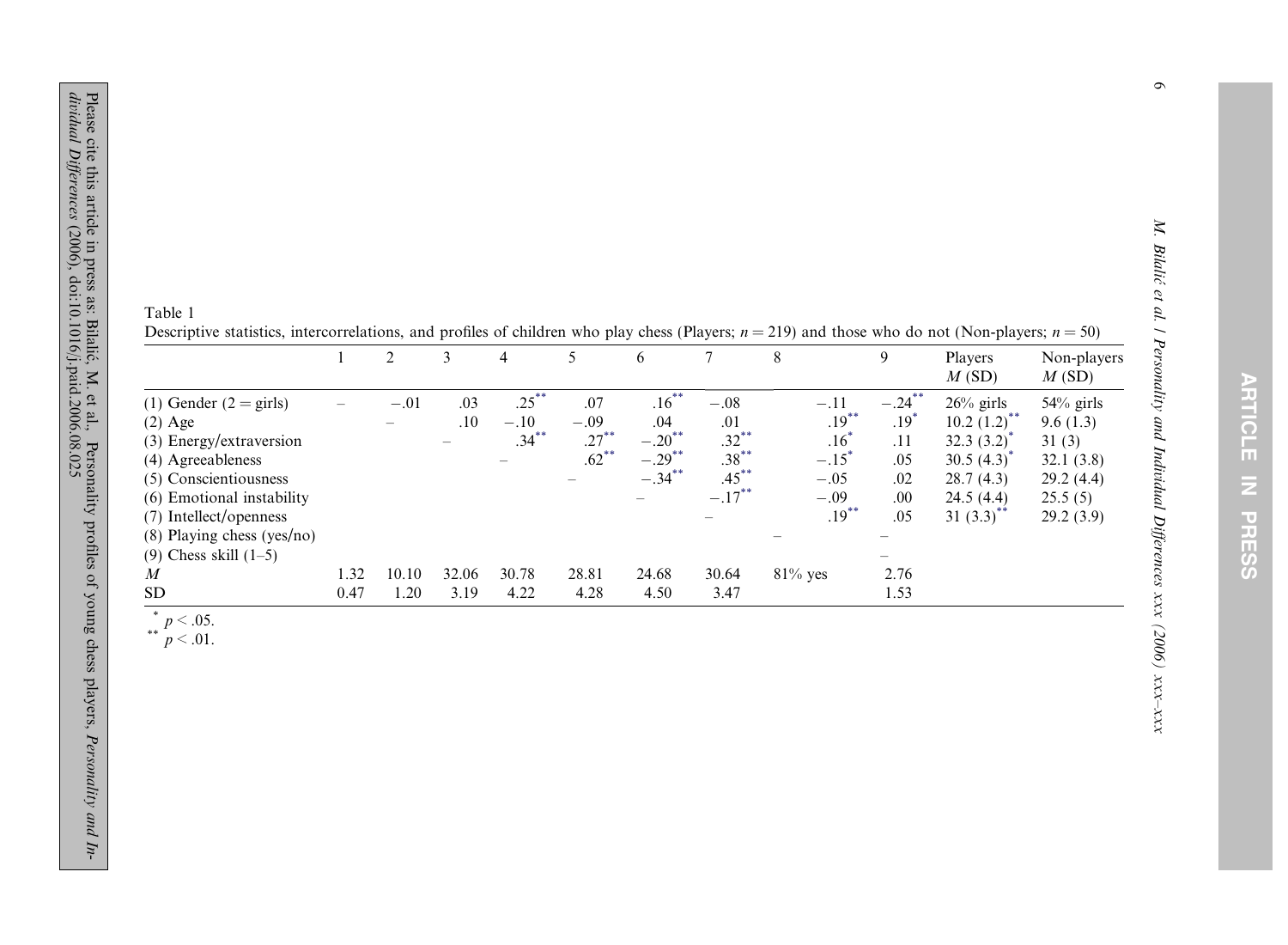|  |  |  | M. Bilalić et al. / Personality and Individual Differences xxx (2006) xxx-xxx |  |  |  |
|--|--|--|-------------------------------------------------------------------------------|--|--|--|
|--|--|--|-------------------------------------------------------------------------------|--|--|--|

|                       | Elite players $M(SD)$ | Players $M(SD)$ | Non-players $M(SD)$ |
|-----------------------|-----------------------|-----------------|---------------------|
| Extraversion          | 33(3.1)               | 32.2(3.2)       | 31(3)               |
| Agreeableness         | 30(4.3)               | 30.5(4.3)       | 32.1(3.8)           |
| Conscientiousness     | 29.8(4.2)             | 28.6(4.3)       | 29.2(4.4)           |
| Instability           | 24.8(5.1)             | 24.5(4.3)       | 25.5(4)             |
| Openness <sup>®</sup> | 32.7(3.2)             | 30.8(3.3)       | 29.2(3.9)           |
| $Age^*$               | 11.2(1.2)             | 10.1(1.1)       | 9.6(1.3)            |
| Gender (girls)        | $0\%$                 | 29%             | 54%                 |
|                       |                       |                 |                     |

Table 2 Personality profiles of the elite sub-sample ( $n = 25$ ), weaker players ( $n = 194$ ), and non-players ( $n = 50$ )

 $p < .01$ .

Gender and the personality factors did not significantly predict perceived chess skill when we performed a regression analysis with all factors included. This is not surprising considering that there were no significant correlations between self-reported chess skill and personality factors (see [Table 1](#page-5-0)). Splitting the sample into two groups, comprising the children who reported that they are good or very good at chess, and those who assessed themselves as less able, did not alter the results – none of the personality factors discriminated between the two groups.

It is possible that self-reported chess skill is a biased measure of chess skill especially considering that children had to indicate their skill level in comparison with their peers. We investigated this possibility with an elite sub-sample of young chess players for which we had an objective estimate of skill. The elite sub-sample comprised 25 players who were playing regularly in chess competitions and possessed a chess rating. A player's chess rating is based purely on their results against other players and is thus an objective measure of chess skill. Some of the children in the elite sub-sample were selected to represent England in international competitions on numerous occasions. Their average rating on the British Chess Federation (BCF) scale was 71 (SD = 22).<sup>1</sup> When converted to the International FIDE rating, the average rating was  $1605 \text{ (SD} = 108)$ . The highest rating was 1835 (more than 1.5 SD above the mean) while the lowest was 1380 (half a SD below the average player). Given that the rating of the average player (including both adults and children) is 1500, our sample was truly exceptional for children.

Table 2 presents the personality profiles of elite chess players and chess players (the profiles of non-chess players are presented for the sake of completeness). Elite chess players tended to be more emotionally stable, more energetic/extraverted, and more conscientious than all chess players, although the only significant difference between the two groups was in the extent of Intellect/ openness. Elite chess players turned out to be significantly more open to new experiences and more curious than their less (chess) able peers. Elite chess players, who were exclusively male, were also older.

A logistic regression with the personality factors and age as the predictors indicated that age  $(B = 1.25, Wald = 17.9, p < .01)$  and partly Intellect/openness  $(B = .15, Wald = 3.2, p < .10)$  were

 $<sup>1</sup>$  There is an international FIDE rating (also called ELO rating) but usually national federations have their own rating</sup> (e.g., BCF). The ELO rating has a theoretical mean of 1500 and a standard deviation of 200. Thus all players over 1500 can be said to be fairly skilled; masters normally have ratings over 2200, and grandmasters over 2500. The formula for converting BCF into ELO is:  $(BCF*5) + 250$ .

Please cite this article in press as: Bilalić, M. et al., Personality profiles of young chess players, Personality and Individual Differences (2006), doi:10.1016/j.paid.2006.08.025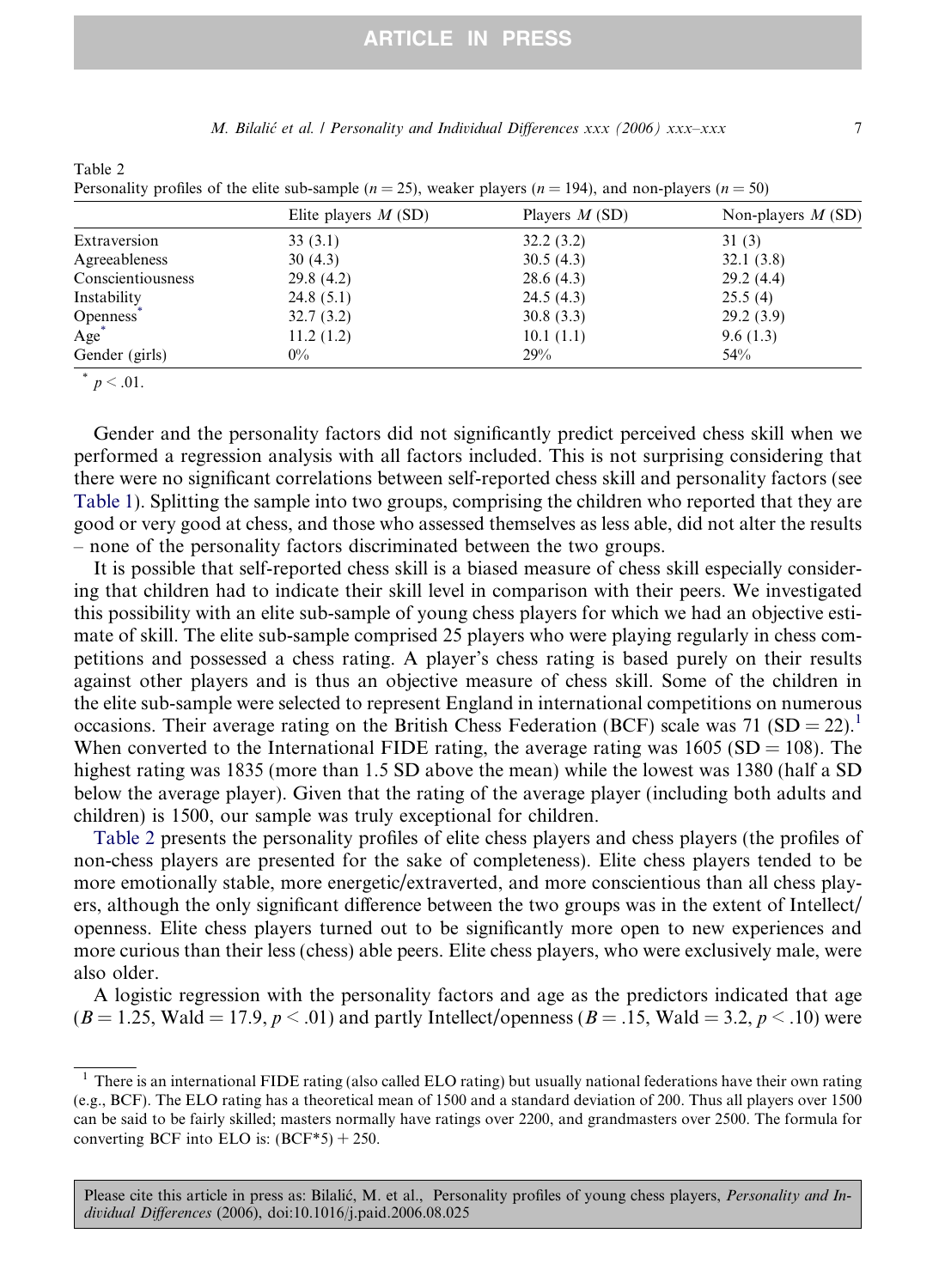#### 8 M. Bilalic´ et al. / Personality and Individual Differences xxx (2006) xxx–xxx

significant predictors of the elite players. It should be noted that within this small and elite subsample none of the personality factors were significantly associated with the rating when age was controlled for (the highest correlation was around .30 for Conscientiousness and Agreeableness, while there was no association with Intellect/openness). We also acknowledge that the factors of Energy/extraversion and Intellect/openness, which distinguished among elite players, players and non-players, were the least reliably measured by the BFC-Q. Although this casts a shadow of doubt on our findings and conclusions (see Discussion), the pattern of the results did not change when we included only the reliable items in the final score of the Energy/extraversion and Intellect/openness scales.

### 4. Discussion

The present study provides, for the first time, a glimpse at the personality of children who are likely to take up chess. Children who are less sensitive towards others, more prone to arguing and less to avoiding conflicts (Agreeableness), more energetic (Energy/extraversion) and more open to new experience (Intellect/openness) are more likely to be attracted to the game of chess. Given the competitive and aggressive side of chess (e.g., [Mazur et al., 1992](#page-9-0)), the finding that children who score lower on Agreeableness are more likely to start chess seems reasonable. Chess is a game of constant conflicts where each side tries to overwhelm and out hustle the other. This aggressive component may also be one of the reasons for the gender differences in the participation rates. The competitive component of chess may be more appealing to boys than girls, even right at the start.

In our study, for example, boys scored lower on Agreeableness than girls. The same finding about the gender differences on Agreeableness has been repeatedly obtained in adult samples (e.g., [Costa et al., 2001; Goodwin & Gotlib, 2004; Rubinstein, 2005](#page-9-0)). It is indicative for the role of Agreeableness in choosing chess that even among the boys, higher agreeableness scores were found among the children who did not play chess. Agreeableness may indeed go a long way in explaining why more boys than girls take up chess as a hobby.

Similarly, a predictable result was that children who are prone to intellectual activities, generally curious, and open to new experiences are likely to find chess interesting. Chess has the aura of an activity where one has to overcome obstacles with intellectual and not physical power. It is possible, however, that children who are more open to new experience are in general more likely to try out more different activities than their peers who are less open to new experiences and less intellectual. A slightly more surprising result, at least at first sight, is that the more energetic and extraverted children are more likely to play chess. This seems to be in contradiction with the finding that adult chess players are more introverted than the general population ([Avni et al., 1987](#page-9-0)). Extraverted and energetic children are, however, in general more likely to try out activities than their less extraverted peers. Hence it should not be overly surprising to find that more extraverted children are more likely to have played chess. Finally, this does not mean that they will continue to play chess nor that they will invest more time in it than their less extraverted peers.

The second set of analyses confirms this speculation. Extraversion, together with all other factors, did not predict how well the children in this study perceived their skill level. This pattern of results may indicate that personality plays only an important role in chess involvement and not in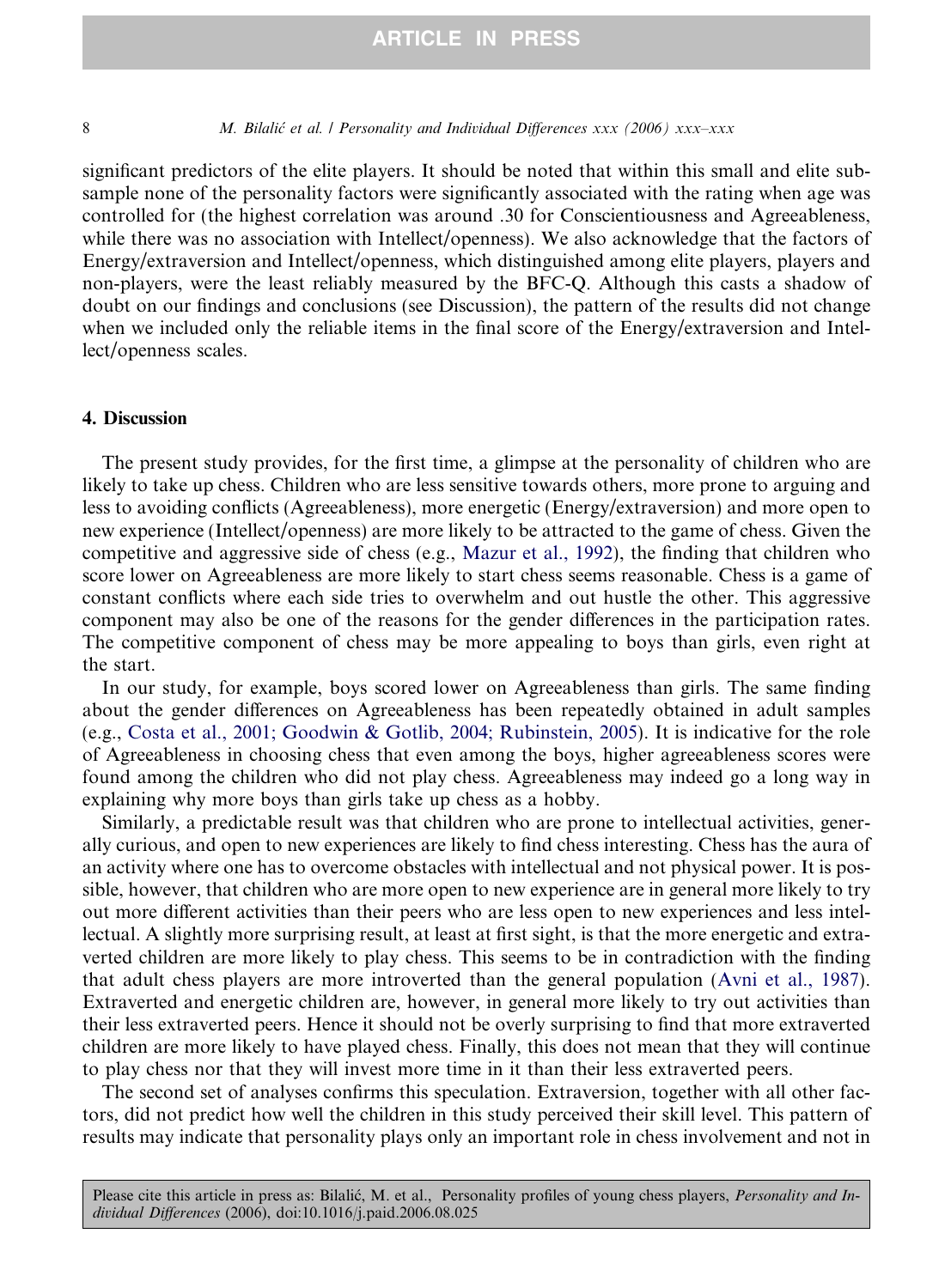#### M. Bilalić et al. / Personality and Individual Differences  $xxx$  (2006)  $xxx$ – $xxx$  9

<span id="page-8-0"></span>determining the extent of chess skill. On the other hand, it is possible that, while personality does not predict self-reported skill level, it plays a role when objective measures of chess skill are applied. The subsequent analysis with the elite sub-sample of young chess players points to the latter possibility. When an objective measure of chess skill, such as rating, was taken into account, Intellect/openness did discriminate between the elite young chess players and weaker players. The elite children players were more curious, had broader intellectual and cultural interests, and were more accomplished in school than weaker players. Since Intellect/openness is positively associated with intelligence (e.g., [Austin, Deary, & Gibson, 1997; Harris, 2004\)](#page-9-0), we could infer that intelligence is an important aspect of chess skill in young children. This fits well with a couple of studies which demonstrate that children who are good chess players score higher on intelligence tests than their peers who are less accomplished players (e.g., [Horgan & Morgan, 1990; Frydman & Lynn, 1992](#page-9-0)). But it would be premature, if not wrong, to extrapolate from these results on children that intelligence, or Intellect/openness, plays an important role in chess in general as some authors do (e.g., [Howard, 2005;](#page-9-0) but see Bilalić [& McLeod, 2006\)](#page-9-0). This would be particularly dubious when even after a century of investigation not a single study with adult chess players has managed to establish a link between chess skill and intelligence (for a review see [Gobet, de Voogt, & Retschitzki,](#page-9-0) [2004](#page-9-0)). Finally, Intellect/openness had little predictive power among the elite sub-sample when the other factors were controlled for.

The discussion about intelligence and chess leads us to acknowledge the limits of our study. While we showed that personality profiles of elite young chess players, children who play chess and those who do not are indeed different, we did not include other factors of interest (e.g., motivation, intelligence) and investigate how they interact. This may not be so crucial for the differentiation between children who play and those who do not play chess, but it may prove important for the differentiation between the elite and less good young players. It would be incorrect, in our opinion, to claim that Intellect/openness explains well why children became elite players at their age. It is possible that other characteristics, such as the amount of time spent playing chess and motivation, as well as intelligence, have a more direct influence on chess skill than personality. Nevertheless, the role of personality characteristics in chess development seems to be assured. It remains, however, to be seen whether its influence is of a direct nature or more of an indirect nature – through the influence of other factors such as motivation and practice.

### Acknowledgements

This research is based on a doctoral dissertation of the first author who was supported by Oxford University Clarendon and ORS scholarships. We would like to thank Sue Greatbanks, John Page, Kim Amos, and Julia Morgan who allowed us to go into their schools, as well as all children who took part in the study.

### References

Ablow, J. C., Measelle, J. R., Kraemer, H. C., Harrington, R., Luby, J., Smider, N., et al. (1999). The MacArthur three-city outcome study: Evaluating multi-informant measures of young children's symptomatology. Journal of the American Academy of Child and Adolescent Psychiatry, 38, 1580–1590.